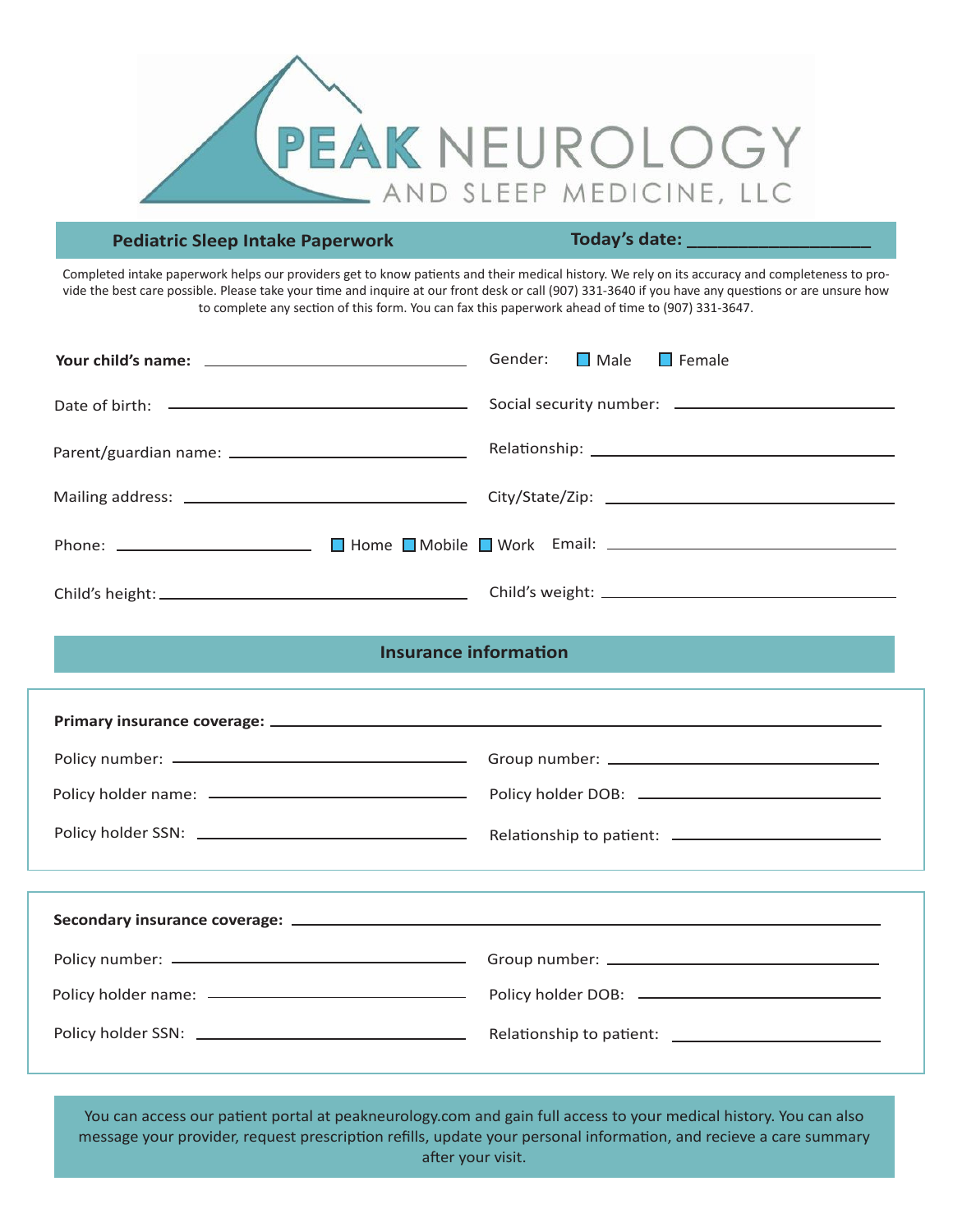| <b>Patient intake</b> |  |  |
|-----------------------|--|--|
|                       |  |  |
|                       |  |  |
|                       |  |  |
|                       |  |  |

| <b>Medical history</b><br>Please mark any of the following disorders that your child has been diagnosed with:                          |                                                                                                                                            |                                                                                                                                   |  |  |  |
|----------------------------------------------------------------------------------------------------------------------------------------|--------------------------------------------------------------------------------------------------------------------------------------------|-----------------------------------------------------------------------------------------------------------------------------------|--|--|--|
| Allergies<br>Asthma<br>Cerebral palsy<br>Chronic bronchitis<br>Frequent ear infections<br>Frequent nasal congestion<br>Genetic disease | Head/brain injury<br>Hearing problems<br>Heart disease<br>High blood pressure<br>Obesity<br>Obstructive sleep apnea<br>Poor/delayed growth | Reflux disease<br>Seizures/epilepsy<br>Sinus problems<br>Speech problems<br>Trouble breathing through the nose<br>Vision problems |  |  |  |
| Please list any other medical problems your child has that are not listed:                                                             |                                                                                                                                            |                                                                                                                                   |  |  |  |
| <b>Psychological history</b><br>Please mark any of the following disorders that your child has been diagnosed with:                    |                                                                                                                                            |                                                                                                                                   |  |  |  |
| Anxiety<br>Autism<br>Behavioral disorder<br>Depression                                                                                 | Developmental delay<br>Drug use/abuse<br>Hyperactivity/ADHD                                                                                | Learning disability<br>Obsessive compulsive disorder<br>Psychiatric admission                                                     |  |  |  |

**Please list any other psychiatric problems your child has that are not listed:** 

## **Surgical and major hospitalization history**

Please list all past surgical operations and/or major hospitalizations by date, operation/illness, and where they occurred.

| Date | <b>Operation/Illness</b> | Name of hospital and/or surgeon | City and state |
|------|--------------------------|---------------------------------|----------------|
|      |                          |                                 |                |
|      |                          |                                 |                |
|      |                          |                                 |                |
|      |                          |                                 |                |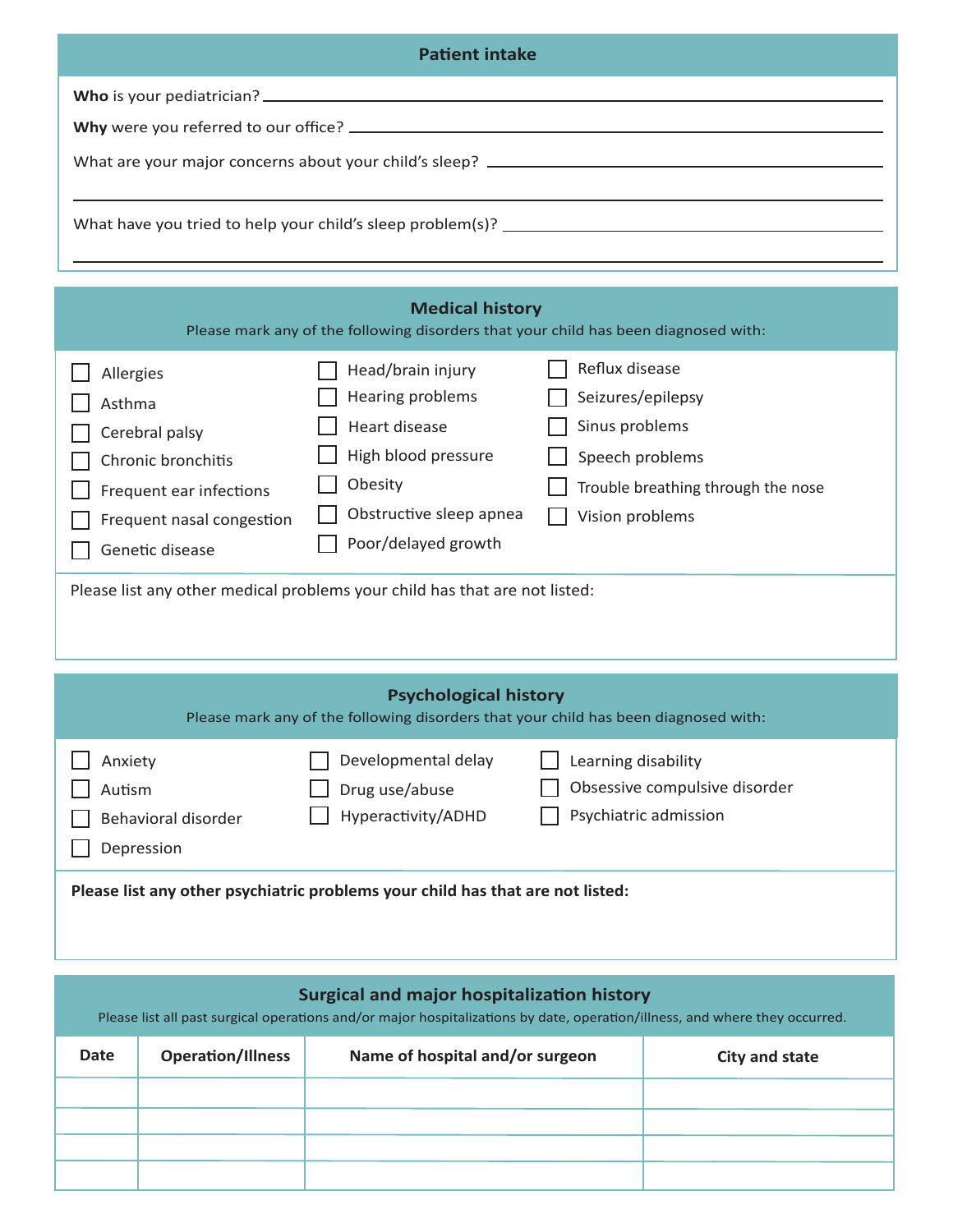| <b>Family medical history</b><br>Please list the living status, age, medical problems, and/or cause of death for applicable family members. |                                  |                           |                         |                |
|---------------------------------------------------------------------------------------------------------------------------------------------|----------------------------------|---------------------------|-------------------------|----------------|
| <b>Family</b><br>member                                                                                                                     | <b>Living status</b>             | Age, now or<br>at a death | <b>Medical problems</b> | Cause of death |
| Mother                                                                                                                                      | $\Box$ Living<br>$\Box$ Deceased |                           |                         |                |
| Father                                                                                                                                      | $\Box$ Living<br>$\Box$ Deceased |                           |                         |                |
| Sibling<br>$\Box$ M $\Box$ F                                                                                                                | $\Box$ Living<br>$\Box$ Deceased |                           |                         |                |
| Sibling<br>$\Box$ M $\Box$ F                                                                                                                | $\Box$ Living<br>$\Box$ Deceased |                           |                         |                |
| Sibling<br>$\Box$ M $\Box$ F                                                                                                                | $\Box$ Living<br>$\Box$ Deceased |                           |                         |                |

| <b>Medication list</b><br>Please list any medications your child is currenly taking, including medications taken on an as needed basis and<br>supplements/other over the counter medications. |  |  |  |  |  |
|-----------------------------------------------------------------------------------------------------------------------------------------------------------------------------------------------|--|--|--|--|--|
| Strength/Dose<br>Medication name<br>How many, and how often?                                                                                                                                  |  |  |  |  |  |
|                                                                                                                                                                                               |  |  |  |  |  |
|                                                                                                                                                                                               |  |  |  |  |  |
|                                                                                                                                                                                               |  |  |  |  |  |

| <b>Social history</b><br>Does your child use any of the following: |                                      |                         |             |                 |
|--------------------------------------------------------------------|--------------------------------------|-------------------------|-------------|-----------------|
| <b>Substance</b>                                                   | <b>Currently use?</b>                | <b>Previously used?</b> | <b>Type</b> | Amount          |
| Tobacco                                                            | $\blacksquare$ Yes $\blacksquare$ No | $\Box$ Yes $\Box$ No    |             | per day         |
| Alcohol                                                            | $\Box$ Yes $\Box$ No                 | $\Box$ Yes $\Box$ No    |             | drinks per week |
| Caffiene                                                           | $\Box$ Yes $\Box$ No                 | $\Box$ Yes $\Box$ No    |             | drinks per week |
| Illicit drugs                                                      | Yes $\Box$ No<br>$\mathbf{L}$        | $\Box$ Yes $\Box$ No    |             | drinks per day  |
| Is your child exposed to cigarette smoke? $\Box$ Yes<br>I No       |                                      |                         |             |                 |

| <b>School Performance</b>                             |            |           |  |
|-------------------------------------------------------|------------|-----------|--|
|                                                       | <b>Yes</b> | <b>No</b> |  |
| Has your child ever repeated a grade?                 |            |           |  |
| Is your child enrolled in special education classes?  |            |           |  |
| What grade is your child in?                          |            |           |  |
| How many school days has your child missed this year? |            |           |  |
| How were your child's grades last year?               |            |           |  |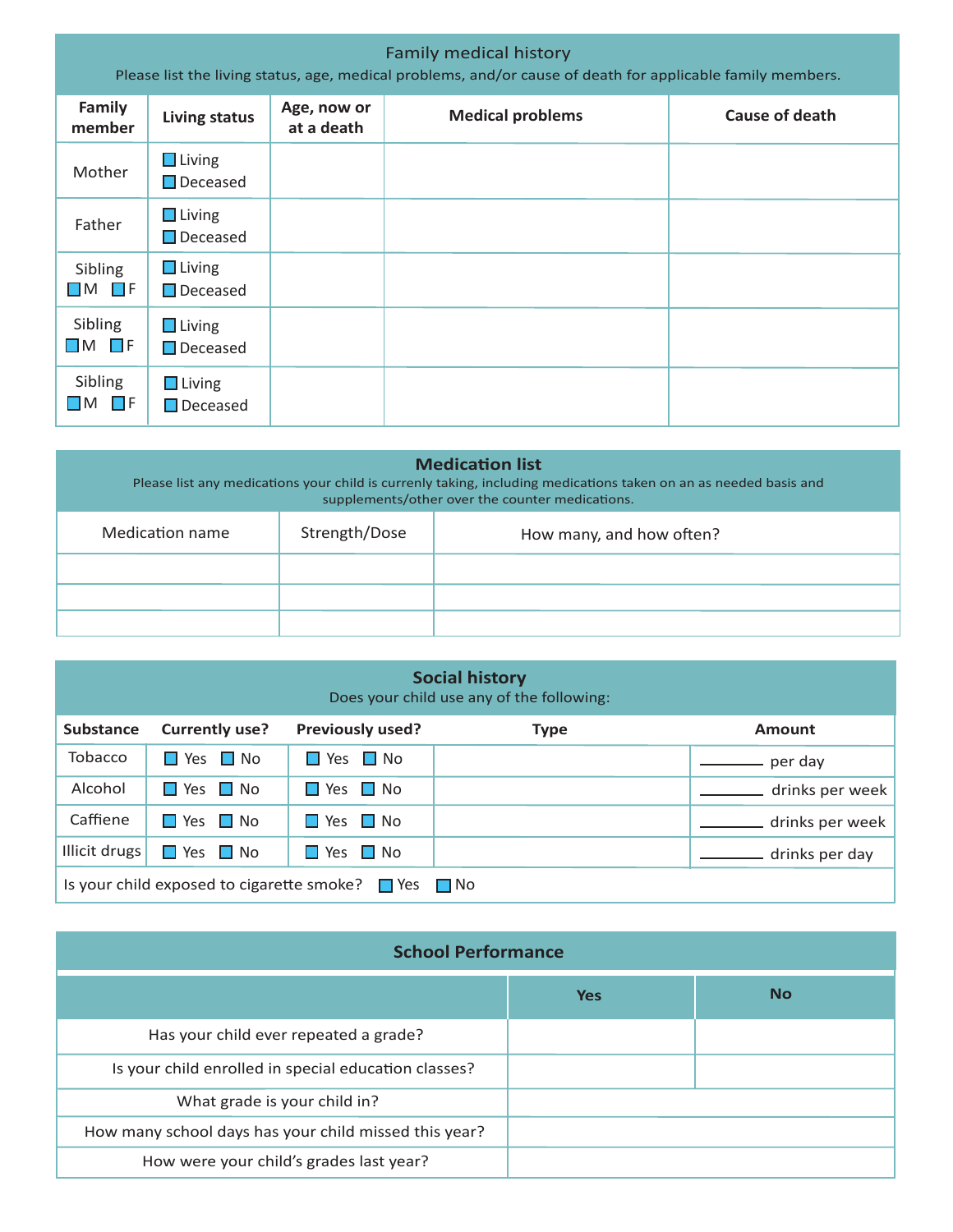| <b>Sleep History and Symptoms</b>                                    |  |  |  |  |
|----------------------------------------------------------------------|--|--|--|--|
| <b>Does your child have regular sleep time?</b> $\Box$ Yes $\Box$ No |  |  |  |  |
| On weekends<br>On weekdays                                           |  |  |  |  |
| What time does your child go to bed?                                 |  |  |  |  |
| What time does your child get up in the morning?                     |  |  |  |  |
| How many hours of sleep does your child get per night?               |  |  |  |  |
| How many hours does your child nap?                                  |  |  |  |  |

| Does your child (pleave leave blank if unknown): | <b>Never</b> | <b>Sometimes</b><br>(1-2 times per<br>week) | <b>Routinely</b><br>(3-5 times per (6-7 times per<br>week) | <b>Always</b><br>week) |
|--------------------------------------------------|--------------|---------------------------------------------|------------------------------------------------------------|------------------------|
| Have trouble getting up in the morning?          |              |                                             |                                                            |                        |
| Fall asleep at school?                           |              |                                             |                                                            |                        |
| Nap after school or at inappropriate times?      |              |                                             |                                                            |                        |
| Have daytime sleepiness?                         |              |                                             |                                                            |                        |
| Have hyperactivity or behavioral problems?       |              |                                             |                                                            |                        |

| In the past month, have you observed your child:                | <b>Yes</b> | <b>No</b> | Don't know/<br>not sure |
|-----------------------------------------------------------------|------------|-----------|-------------------------|
| Snoring more than half of observed nights?                      |            |           |                         |
| Always snoring?                                                 |            |           |                         |
| Snoring loudly?                                                 |            |           |                         |
| Having loud or heavy breathing?                                 |            |           |                         |
| Having trouble breathing or struggling to breath?               |            |           |                         |
| Stopping breathing during the night?                            |            |           |                         |
| Breathing through their mouth during the daytime?               |            |           |                         |
| Having a dry mouth when waking up?                              |            |           |                         |
| Wetting the bed?                                                |            |           |                         |
| Being hard to wake in the morning?                              |            |           |                         |
| Complaining of headaches in the morning?                        |            |           |                         |
| Appearing to have stopped growing at a normal rate since birth? |            |           |                         |
| Seeming to not listen when spoken to directly?                  |            |           |                         |
| Having difficulty with organizing tasks/activities?             |            |           |                         |
| Appearing easily distracted by external/environmental stimuli?  |            |           |                         |
| Fidgeting with hands/feet or squirming when seated?             |            |           |                         |
| Seeming "on the go" or appearing as if "driven by a motor"?     |            |           |                         |
| Interrupting or intruding on others (such as while talking)?    |            |           |                         |